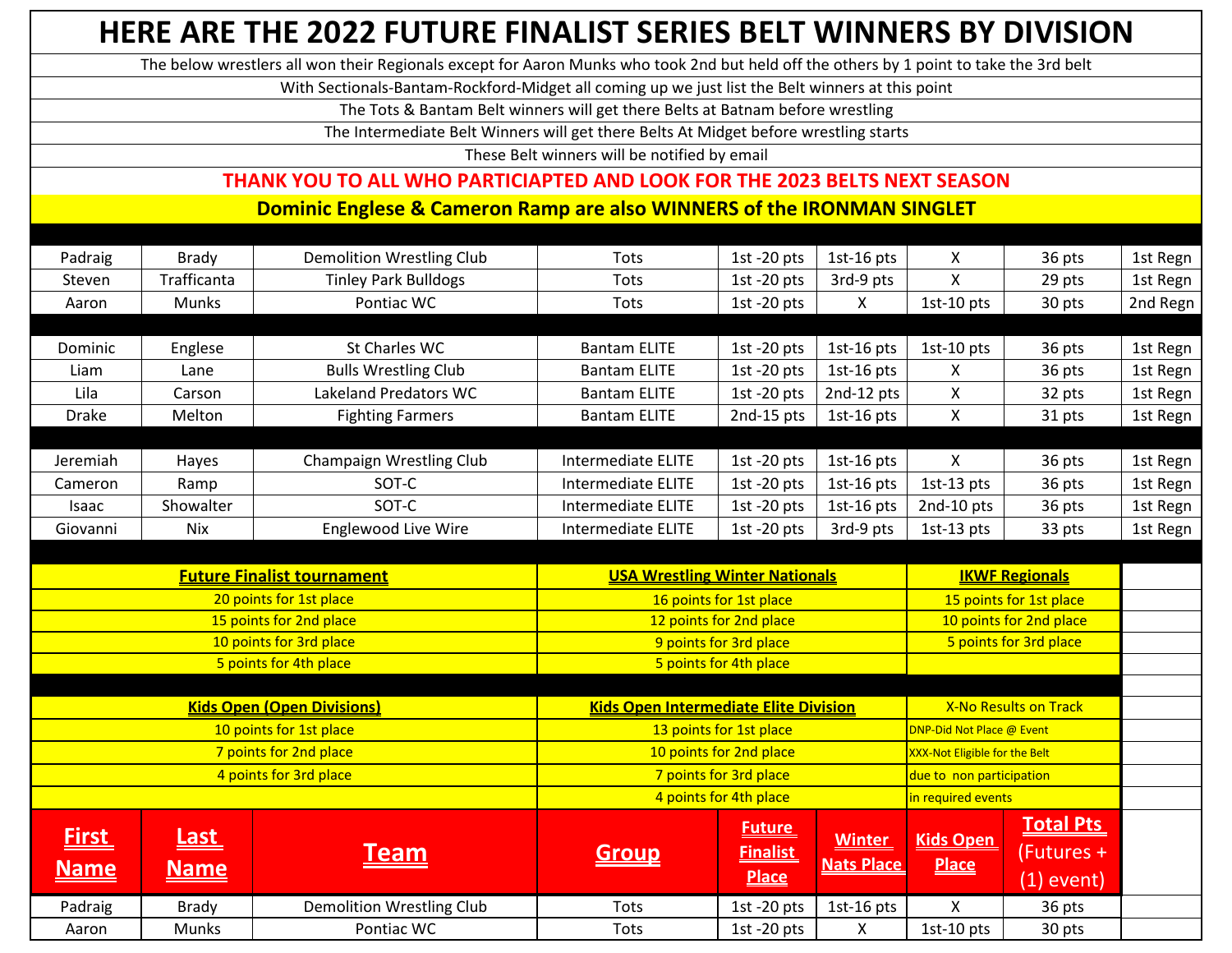| Steven                            | Trafficanta     | <b>Tinley Park Bulldogs</b>                  | Tots                                  | 1st -20 $pts$ | 3rd-9 pts                    | X                                    | 29 pts     |  |
|-----------------------------------|-----------------|----------------------------------------------|---------------------------------------|---------------|------------------------------|--------------------------------------|------------|--|
| Jase                              | Belton          | <b>Waterloo Bulldogs Wrestling</b>           | Tots                                  | 1st $-20$ pts | X                            | 2nd-7pts                             | 27 pts     |  |
| Chelsea                           | Price           | <b>Demolition Wrestling Club</b>             | Tots                                  | 1st -20 $pts$ | 4th-5 pts                    | X                                    | 25 pts     |  |
| <b>Dallas</b>                     | Melton          | <b>Fighting Farmers</b>                      | Tots                                  | 1st -20 $pts$ | X                            | 3rd-4 pts                            | 24 pts     |  |
| Clayton                           | Martin          | <b>Urbana Tigers Wrestling Club</b>          | Tots                                  | 2nd-15 pts    | X                            | 2nd-7pts                             | 22 pts     |  |
| Vincent                           | Englese         | St Charles WC                                | Tots                                  | 1st -20 $pts$ | <b>DNP</b>                   | X                                    | 20 pts     |  |
| Thomas                            | Reis            | <b>Waterloo Bulldogs Wrestling</b>           | Tots                                  | 1st -20 $pts$ | X                            | <b>DNP</b>                           | 20 pts     |  |
| Benjamin                          | Anfeldt         | <b>Wolves Wrestling Club</b>                 | Tots                                  | 2nd-15 pts    | X                            | 3rd-4 pts                            | 19 pts     |  |
| Joseph                            | Englese         | St Charles WC                                | Tots                                  | 2nd-15 pts    | <b>DNP</b>                   | X                                    | 15 pts     |  |
| Jordan                            | <b>Benefiel</b> | nWo wrestling club                           | Tots                                  | 1st -20 $pts$ | X                            | X                                    | <b>XXX</b> |  |
| Alexander                         | Cid             | Toss Em Up Wrestling Academy                 | Tots                                  | 1st -20 $pts$ | X                            | Χ                                    | XXX        |  |
| <b>Bennett</b>                    | Giffin          | Reed Custer Jr. Panthers Wrest               | Tots                                  | 1st -20 $pts$ | X                            | X                                    | XXX        |  |
| Taylor                            | Jerard          | <b>Crystal Lake Wizards Wrestling</b>        | Tots                                  | 1st -20 $pts$ | Χ                            | X                                    | XXX        |  |
| <b>Brock</b>                      | Kirschke        | <b>ISIRR</b>                                 | Tots                                  | 1st -20 $pts$ | X                            | X                                    | XXX        |  |
| Cohen                             | McCarron        | Lincoln-Way Wrestling Club                   | Tots                                  | 1st -20 $pts$ | X                            | X                                    | XXX        |  |
| Giovanni                          | Silvestre       | <b>Harvey Twisters</b>                       | Tots                                  | 1st $-20$ pts | X                            | Χ                                    | XXX        |  |
| Nehemiah                          | Andronic        | Rochelle Wrestling Club                      | Tots                                  | 2nd-15 pts    | X                            | Χ                                    | XXX        |  |
| Hiram                             | <b>Bulava</b>   | SCN                                          | Tots                                  | 2nd-15 pts    | $\mathsf{X}$                 | X                                    | XXX        |  |
| John                              | <b>Djikas</b>   | Lemont Bears WC                              | Tots                                  | 2nd-15 pts    | X                            | Χ                                    | XXX        |  |
| Michael                           | Farns lii       | <b>Oak Forest Warriors</b>                   | Tots                                  | 2nd-15 pts    | X                            | X                                    | XXX        |  |
| Carson                            | Gallo           | SJO Youth Wrestling Club                     | Tots                                  | 2nd-15 pts    | X                            | X                                    | XXX        |  |
| Cobain                            | Goff            | Williamsville Wrestling Club                 | Tots                                  | 2nd-15 pts    | X                            | X                                    | XXX        |  |
| Jack                              | Gorman          | SJO Youth Wrestling Club                     | Tots                                  | 2nd-15 pts    | X                            | X                                    | XXX        |  |
| Jack                              | Kappas          | <b>Force Elite</b>                           | Tots                                  | 2nd-15 pts    | X                            | Χ                                    | XXX        |  |
| Liam                              | Tutoky          | Pontiac WC                                   | Tots                                  | 2nd-15 pts    | X                            | $\mathsf{X}$                         | XXX        |  |
| Declan                            | Wargo           | <b>Crystal Lake Wizards Wrestling</b>        | Tots                                  | 2nd-15 pts    | X                            | X                                    | XXX        |  |
| Henry                             | Wicklatz        | <b>Demolition Wrestling Club</b>             | Tots                                  | 2nd-15 pts    | X                            | X                                    | XXX        |  |
| Nolan                             | Wiebenga        | Rock Falls Junior Rocket Wrest               | <b>Tots</b>                           | 2nd-15 pts    | X                            | X                                    | XXX        |  |
|                                   |                 | <b>Future Finalist tournament</b>            | <b>USA Wrestling Winter Nationals</b> |               |                              | <b>IKWF Regionals</b>                |            |  |
|                                   |                 | 20 points for 1st place                      | 16 points for 1st place               |               |                              | 15 points for 1st place              |            |  |
| 15 points for 2nd place           |                 |                                              | 12 points for 2nd place               |               |                              | 10 points for 2nd place              |            |  |
| 10 points for 3rd place           |                 |                                              | 9 points for 3rd place                |               |                              | 5 points for 3rd place               |            |  |
| 5 points for 4th place            |                 | 5 points for 4th place                       |                                       |               |                              |                                      |            |  |
|                                   |                 |                                              |                                       |               |                              |                                      |            |  |
| <b>Kids Open (Open Divisions)</b> |                 | <b>Kids Open Intermediate Elite Division</b> |                                       |               | <b>X-No Results on Track</b> |                                      |            |  |
| 10 points for 1st place           |                 | 13 points for 1st place                      |                                       |               | DNP-Did Not Place @ Event    |                                      |            |  |
| 7 points for 2nd place            |                 |                                              | 10 points for 2nd place               |               |                              | <b>XXX-Not Eligible for the Belt</b> |            |  |
|                                   |                 | 4 points for 3rd place                       | 7 points for 3rd place                |               |                              | due to non participation             |            |  |
|                                   |                 |                                              | 4 points for 4th place                |               |                              | in required events                   |            |  |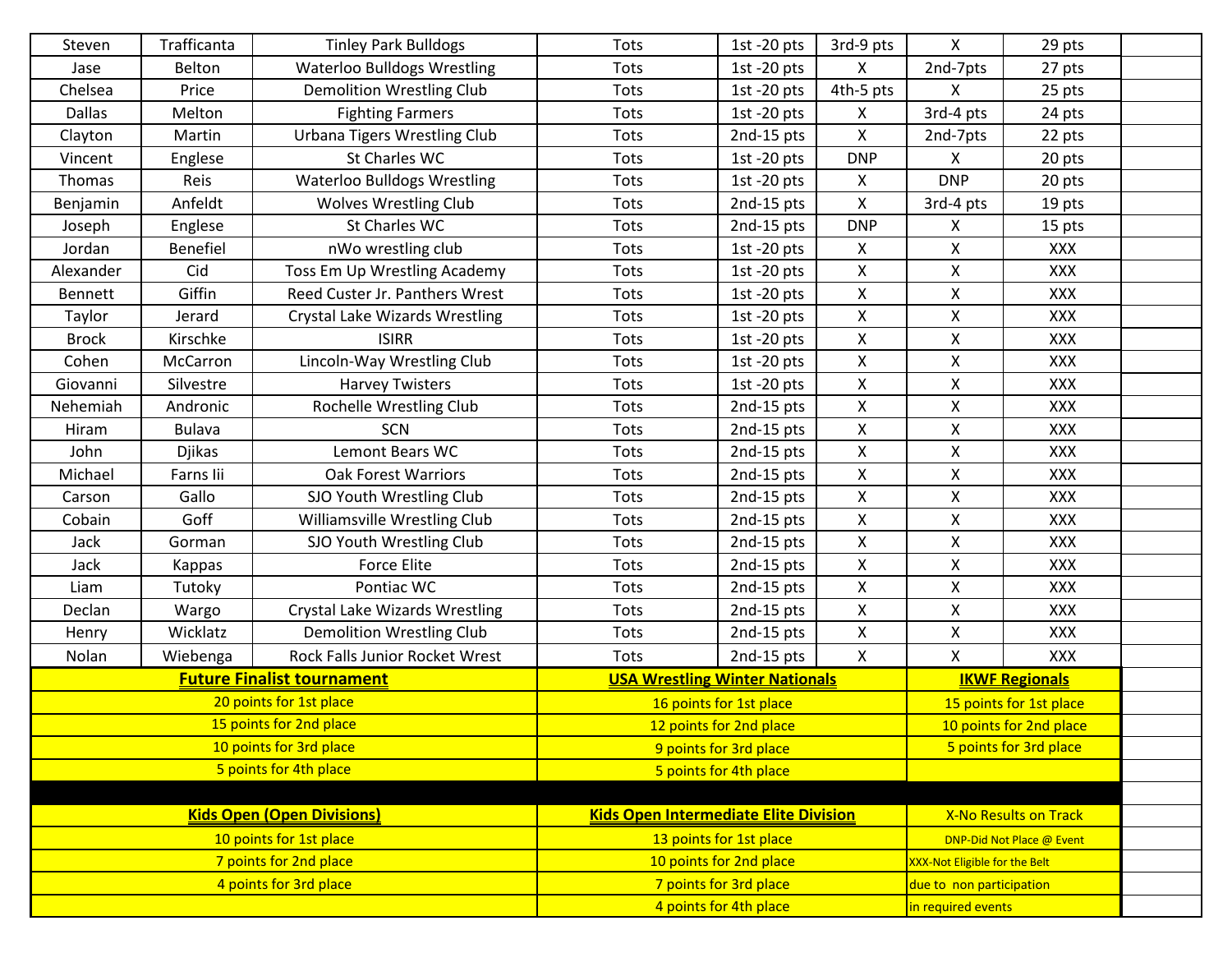| <b>First</b><br><u>Name</u>       | <u>Last</u><br><u>Name</u> | <u>Team</u>                                  | <u>Group</u>                                                   | <b>Future</b><br><b>Finalist</b><br><b>Place</b> | <b>Winter</b><br><b>Nats Place</b> | <b>Kids Open</b><br><b>Place</b> | <b>Total Pts</b><br>(Futures +<br>$(1)$ event) |  |
|-----------------------------------|----------------------------|----------------------------------------------|----------------------------------------------------------------|--------------------------------------------------|------------------------------------|----------------------------------|------------------------------------------------|--|
| Dominic                           | Englese                    | St Charles WC                                | <b>Bantam ELITE</b>                                            | 1st $-20$ pts                                    | 1st-16 pts                         | 1st-10 pts                       | 36 pts                                         |  |
| Liam                              | Lane                       | <b>Bulls Wrestling Club</b>                  | <b>Bantam ELITE</b>                                            | 1st -20 $pts$                                    | $1st-16pts$                        | X                                | 36 pts                                         |  |
| Lila                              | Carson                     | Lakeland Predators WC                        | <b>Bantam ELITE</b>                                            | 1st -20 $pts$                                    | 2nd-12 pts                         | X                                | 32 pts                                         |  |
| <b>Drake</b>                      | Melton                     | <b>Fighting Farmers</b>                      | <b>Bantam ELITE</b>                                            | 2nd-15 pts                                       | 1st-16 pts                         | X                                | 31 pts                                         |  |
| Nicholas                          | Anfeldt, Jr                | <b>Wolves Wrestling Club</b>                 | <b>Bantam ELITE</b>                                            | 1st -20 $pts$                                    | X                                  | 1st-10 pts                       | 30 pts                                         |  |
| William                           | Plumb                      | <b>SCN</b>                                   | <b>Bantam ELITE</b>                                            | 1st -20 $pts$                                    | 3rd-9 pts                          | 1st-10 pts                       | 30 pts                                         |  |
| Grayden                           | Schloemann                 | <b>Waterloo Bulldogs Wrestling</b>           | <b>Bantam ELITE</b>                                            | 1st -20 $pts$                                    | X.                                 | 1st-10 pts                       | 30 pts                                         |  |
| Immanuel                          | Morales                    | Beat the Streets-Chicago                     | <b>Bantam ELITE</b>                                            | 1st $-20$ pts                                    | <b>DNP</b>                         | 2nd-7 pts                        | 27 pts                                         |  |
| Dane                              | Luif                       | <b>Team El1te Wrestling</b>                  | <b>Bantam ELITE</b>                                            | 2nd-15 pts                                       | 2nd-12 pts                         | X                                | 27 pts                                         |  |
| Deklyn                            | Thompson                   | nWo wrestling club                           | <b>Bantam ELITE</b>                                            | 2nd-15 pts                                       | 2nd-12 pts                         | X                                | 27 pts                                         |  |
| Joshua                            | Strode                     | <b>Demolition Wrestling Club</b>             | <b>Bantam ELITE</b>                                            | 1st -20 pts                                      | 4th-5 pts                          | X                                | 25 pts                                         |  |
| Jordan                            | Thompson                   | Lincoln-Way Wrestling Club                   | <b>Bantam ELITE</b>                                            | 1st -20 $pts$                                    | 4th-5 pts                          | X                                | 25 pts                                         |  |
| Jogan                             | Lazenby                    | <b>Waterloo Bulldogs Wrestling</b>           | <b>Bantam ELITE</b>                                            | 2nd-15 pts                                       | X                                  | 1st-10 pts                       | 25 pts                                         |  |
| Cash                              | Lucas                      | nWo wrestling club                           | <b>Bantam ELITE</b>                                            | 2nd-15 pts                                       | <b>DNP</b>                         | $1st-10$ pts                     | 25 pts                                         |  |
| Quinn                             | McCrum                     | <b>MadDog Wrestling Academy</b>              | <b>Bantam ELITE</b>                                            | 2nd-15 pts                                       | <b>DNP</b>                         | 1st-10 pts                       | 25 pts                                         |  |
| Degan                             | Stulce                     | <b>Waterloo Bulldogs Wrestling</b>           | <b>Bantam ELITE</b>                                            | 2nd-15 pts                                       | X                                  | 1st-10 pts                       | 25 pts                                         |  |
| <b>Bryson</b>                     | Wilkinson                  | <b>SCN</b>                                   | <b>Bantam ELITE</b>                                            | 2nd-15 pts                                       | 3rd-9 pts                          | 1st-10 pts                       | 25 pts                                         |  |
| Kenton                            | Louis                      | Englewood Live Wire                          | <b>Bantam ELITE</b>                                            | 2nd-15 pts                                       | X                                  | 2nd-7 pts                        | 22 pts                                         |  |
| Gavin                             | Vogler                     | <b>Oak Forest Warriors</b>                   | <b>Bantam ELITE</b>                                            | 2nd-15 pts                                       | Χ                                  | 2nd-7 pts                        | 22 pts                                         |  |
| Tate                              | Adamson                    | <b>SCN</b>                                   | <b>Bantam ELITE</b>                                            | 1st $-20$ pts                                    | X                                  | X                                | <b>XXX</b>                                     |  |
| Ismael                            | Contreras                  | nWo wrestling club                           | <b>Bantam ELITE</b>                                            | 1st -20 $pts$                                    | $\mathsf{X}$                       | X                                | XXX                                            |  |
| Nico                              | Distasio                   | Lemont Bears WC                              | <b>Bantam ELITE</b>                                            | 1st -20 $pts$                                    | X.                                 | X.                               | XXX                                            |  |
| Gunner                            | Latarewicz                 | <b>Demolition Wrestling Club</b>             | <b>Bantam ELITE</b>                                            | 1st -20 $pts$                                    | Χ                                  | X                                | XXX                                            |  |
| Declan                            | Trotter                    | Lincoln-Way Wrestling Club                   | <b>Bantam ELITE</b>                                            | 1st -20 $pts$                                    | X                                  | X                                | <b>XXX</b>                                     |  |
| Wyatt                             | Walker                     | <b>Batavia Wrestling Club</b>                | <b>Bantam ELITE</b>                                            | 1st -20 $pts$                                    | Χ                                  | X                                | <b>XXX</b>                                     |  |
| Abram                             | Carter                     | <b>Demolition Wrestling Club</b>             | <b>Bantam ELITE</b>                                            | 2nd-15 pts                                       | X                                  | Χ                                | <b>XXX</b>                                     |  |
| Nicholas                          | Finan                      | <b>Demolition Wrestling Club</b>             | <b>Bantam ELITE</b>                                            | 2nd-15 pts                                       | X.                                 | X                                | XXX                                            |  |
| Mason                             | Jacobs                     | Red Raiders Wrestling Team                   | <b>Bantam ELITE</b>                                            | 2nd-15 pts                                       | X                                  | X                                | <b>XXX</b>                                     |  |
| Hudson                            | Ludwig                     | <b>SCN</b>                                   | <b>Bantam ELITE</b>                                            | 2nd-15 pts                                       | X                                  | Χ                                | XXX                                            |  |
| Maddox                            | Noonan                     | <b>Bolingbrook Jr Raiders</b>                | <b>Bantam ELITE</b>                                            | 2nd-15 pts                                       | $\overline{\mathsf{x}}$            | X                                | <b>XXX</b>                                     |  |
| <b>Future Finalist tournament</b> |                            |                                              | <b>USA Wrestling Winter Nationals</b><br><b>IKWF Regionals</b> |                                                  |                                    |                                  |                                                |  |
| 20 points for 1st place           |                            | 16 points for 1st place                      |                                                                | 15 points for 1st place                          |                                    |                                  |                                                |  |
| 15 points for 2nd place           |                            | 12 points for 2nd place                      |                                                                |                                                  | 10 points for 2nd place            |                                  |                                                |  |
| 10 points for 3rd place           |                            | 9 points for 3rd place                       |                                                                |                                                  | 5 points for 3rd place             |                                  |                                                |  |
|                                   |                            | 5 points for 4th place                       | 5 points for 4th place                                         |                                                  |                                    |                                  |                                                |  |
|                                   |                            |                                              |                                                                |                                                  |                                    |                                  | <b>X-No Results on Track</b>                   |  |
| <b>Kids Open (Open Divisions)</b> |                            | <b>Kids Open Intermediate Elite Division</b> |                                                                |                                                  |                                    |                                  |                                                |  |
| 10 points for 1st place           |                            | 13 points for 1st place                      |                                                                |                                                  | DNP-Did Not Place @ Event          |                                  |                                                |  |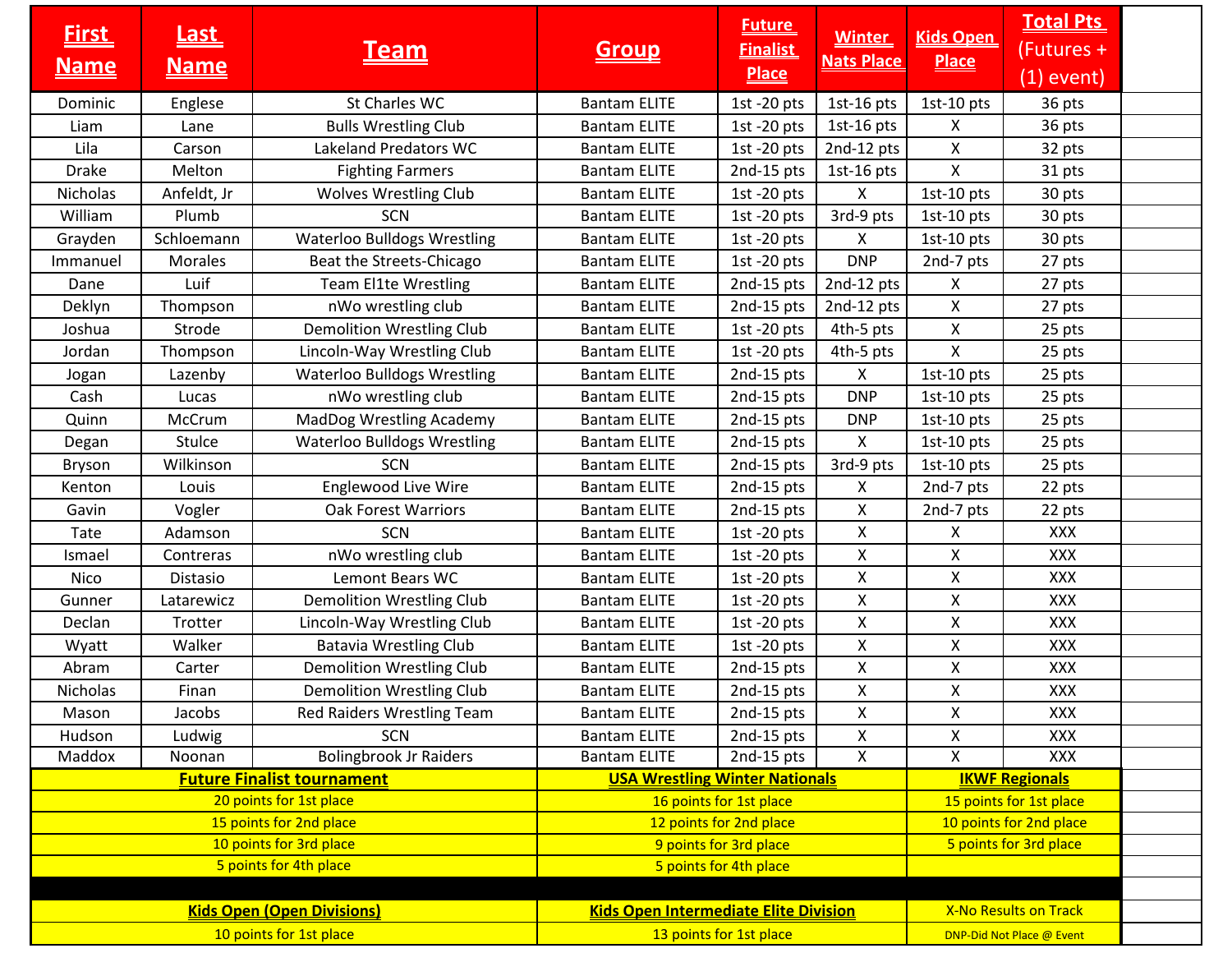| 7 points for 2nd place      |                             | 10 points for 2nd place            |                           |                                                  | XXX-Not Eligible for the Belt      |                                  |                                                |  |
|-----------------------------|-----------------------------|------------------------------------|---------------------------|--------------------------------------------------|------------------------------------|----------------------------------|------------------------------------------------|--|
| 4 points for 3rd place      |                             |                                    | 7 points for 3rd place    |                                                  |                                    | due to non participation         |                                                |  |
|                             |                             |                                    | 4 points for 4th place    |                                                  |                                    | in required events               |                                                |  |
| <b>First</b><br><u>Name</u> | <u>Last_</u><br><u>Name</u> | <b>Team</b>                        | <u>Group</u>              | <b>Future</b><br><b>Finalist</b><br><b>Place</b> | <b>Winter</b><br><b>Nats Place</b> | <b>Kids Open</b><br><b>Place</b> | <b>Total Pts</b><br>(Futures +<br>$(1)$ event) |  |
| Jeremiah                    | Hayes                       | Champaign Wrestling Club           | <b>Intermediate ELITE</b> | 1st $-20$ pts                                    | 1st-16 $pts$                       | X                                | 36 pts                                         |  |
| Cameron                     | Ramp                        | SOT-C                              | <b>Intermediate ELITE</b> | 1st -20 $pts$                                    | 1st-16 $pts$                       | 1st-13 pts                       | 36 pts                                         |  |
| Isaac                       | Showalter                   | SOT-C                              | Intermediate ELITE        | 1st -20 $pts$                                    | 1st-16 $pts$                       | 2nd-10 pts                       | 36 pts                                         |  |
| Giovanni                    | Nix                         | <b>Englewood Live Wire</b>         | Intermediate ELITE        | 1st -20 $pts$                                    | 3rd-9 pts                          | 1st-13 pts                       | 33 pts                                         |  |
| Jackson                     | Allen                       | G <sub>2</sub>                     | Intermediate ELITE        | 1st -20 $pts$                                    | X.                                 | 1st-13 pts                       | 33 pts                                         |  |
| Grady                       | Glowacki                    | Lakeland Predators WC              | Intermediate ELITE        | 1st -20 $pts$                                    | 2nd-12 pts                         | $\pmb{\mathsf{X}}$               | 32 pts                                         |  |
| Max                         | Christensen                 | Lil' Coalers Wrestling Club        | Intermediate ELITE        | 2nd-15 pts                                       | 1st-16 $pts$                       | X                                | 31 pts                                         |  |
| Adonis                      | Washington                  | <b>Harvey Twisters</b>             | Intermediate ELITE        | 2nd-15 pts                                       | 1st-16 $pts$                       | X                                | 31 pts                                         |  |
| Vicente                     | Halverson                   | Tribe Wrestling Club               | Intermediate ELITE        | $1st - 20pts$                                    | X.                                 | 2nd-10 pts                       | 30 pts                                         |  |
| Finn                        | McDermott                   | Force Elite                        | Intermediate ELITE        | 1st -20 $pts$                                    | 3rd-9 pts                          | X                                | 29 pts                                         |  |
| Mason                       | Allen                       | G <sub>2</sub>                     | Intermediate ELITE        | 2nd-15 pts                                       | X                                  | $1st-13$ pts                     | 28 pts                                         |  |
| <b>Tavarius</b>             | <b>Briar</b>                | nWo wrestling club                 | Intermediate ELITE        | 2nd-15 pts                                       | 2nd-12 pts                         | 1st-13 pts                       | 28 pts                                         |  |
| Kardiais                    | Richardson                  | Lincoln-Way Wrestling Club         | <b>Intermediate ELITE</b> | 2nd-15 pts                                       | 2nd-12 pts                         | $1st-13$ pts                     | 28 pts                                         |  |
| Colton                      | Zabinski                    | <b>Stampede Wrestling Club</b>     | Intermediate ELITE        | 1st $-20$ pts                                    | X.                                 | 3rd-7pts                         | 27 pts                                         |  |
| Owen                        | Catalano                    | Fox Lake Wrestling Club            | Intermediate ELITE        | 2nd-15 pts                                       | $2nd-12$ pts                       | <b>DNP</b>                       | 27 pts                                         |  |
| Cole                        | Lemberg                     | <b>Demolition Wrestling Club</b>   | Intermediate ELITE        | 2nd-15 pts                                       | 2nd-12 pts                         | X                                | 27 pts                                         |  |
| Easton                      | McDonnell                   | Lincoln-Way Wrestling Club         | Intermediate ELITE        | 2nd-15 pts                                       | 2nd-12 pts                         | X                                | 27 pts                                         |  |
| Connor                      | Collins                     | Olympia Wrestling                  | Intermediate ELITE        | 1st -20 $pts$                                    | 4th-5 pts                          | Χ                                | 25 pts                                         |  |
| <b>Thomas</b>               | Blanke                      | <b>Barrington Broncos</b>          | Intermediate ELITE        | 2nd-15 pts                                       | $\mathsf{X}$                       | 2nd-10 pts                       | 25 pts                                         |  |
| Jaxton                      | Carroll                     | Vandalia Jr Wrestling Club         | Intermediate ELITE        | 2nd-15 pts                                       | $\pmb{\mathsf{X}}$                 | 2nd-10 pts                       | 25 pts                                         |  |
| Riley                       | Hinton                      | Vandalia Jr Wrestling Club         | Intermediate ELITE        | 2nd-15 pts                                       | <b>DNP</b>                         | 2nd-10 pts                       | 25 pts                                         |  |
| Eli                         | Schaefer                    | <b>Waterloo Bulldogs Wrestling</b> | Intermediate ELITE        | 2nd-15 pts                                       | $\pmb{\mathsf{X}}$                 | 2nd-10 pts                       | 25 pts                                         |  |
| Logan                       | Huenefeld                   | nWo wrestling club                 | Intermediate ELITE        | 2nd-15 pts                                       | X                                  | 3rd-7pts                         | 22 pts                                         |  |
| Brogan                      | Sendele                     | Hononegah Wrestling Club           | Intermediate ELITE        | 2nd-15 pts                                       | $\mathsf{X}$                       | 3rd-7pts                         | 22 pts                                         |  |
| Jaiden                      | Uccardi                     | <b>Bolingbrook Jr Raiders</b>      | <b>Intermediate ELITE</b> | 1st -20 $pts$                                    | <b>DNP</b>                         | X                                | 20 pts                                         |  |
| Hayden                      | Aquino                      | Southside Outlaws Wrestling Cl     | Intermediate ELITE        | 1st -20 $pts$                                    | X                                  | X                                | <b>XXX</b>                                     |  |
| Glenn                       | Harston lii                 | <b>Harvey Twisters</b>             | Intermediate ELITE        | 1st -20 $pts$                                    | X.                                 | X                                | <b>XXX</b>                                     |  |
| Austin                      | Latarewicz                  | <b>Demolition Wrestling Club</b>   | Intermediate ELITE        | 1st $-20$ pts                                    | X.                                 | X                                | <b>XXX</b>                                     |  |
| Caden                       | Morrison                    | <b>SCN</b>                         | <b>Intermediate ELITE</b> | 1st $-20$ pts                                    | X.                                 | Χ                                | <b>XXX</b>                                     |  |
| Mason                       | Porten                      | Crystal Lake Wizards Wrestling     | Intermediate ELITE        | 1st $-20$ pts                                    | X                                  | Χ                                | <b>XXX</b>                                     |  |
| Zion                        | Silvestre                   | <b>Harvey Twisters</b>             | <b>Intermediate ELITE</b> | 1st $-20$ pts                                    | Χ                                  | $\pmb{\mathsf{X}}$               | XXX                                            |  |
| Rico                        | Silvestre                   | <b>Harvey Twisters</b>             | Intermediate ELITE        | 1st -20 $pts$                                    | Χ                                  | Χ                                | XXX                                            |  |
| Kellan                      | Spisok                      | SOT-C                              | Intermediate ELITE        | 1st -20 $pts$                                    | Χ                                  | $\pmb{\mathsf{X}}$               | XXX                                            |  |
| Jaden                       | Washington                  | <b>Harvey Twisters</b>             | Intermediate ELITE        | 1st -20 $pts$                                    | X                                  | $\pmb{\mathsf{X}}$               | <b>XXX</b>                                     |  |
| Jonah                       | Carter                      | Red Raiders Wrestling Team         | Intermediate ELITE        | 2nd-15 pts                                       | Χ                                  | Χ                                | <b>XXX</b>                                     |  |
| Miles                       | Davis                       | <b>Spartan Wrestling Club</b>      | Intermediate ELITE        | 2nd-15 pts                                       | Χ                                  | $\pmb{\mathsf{X}}$               | XXX                                            |  |